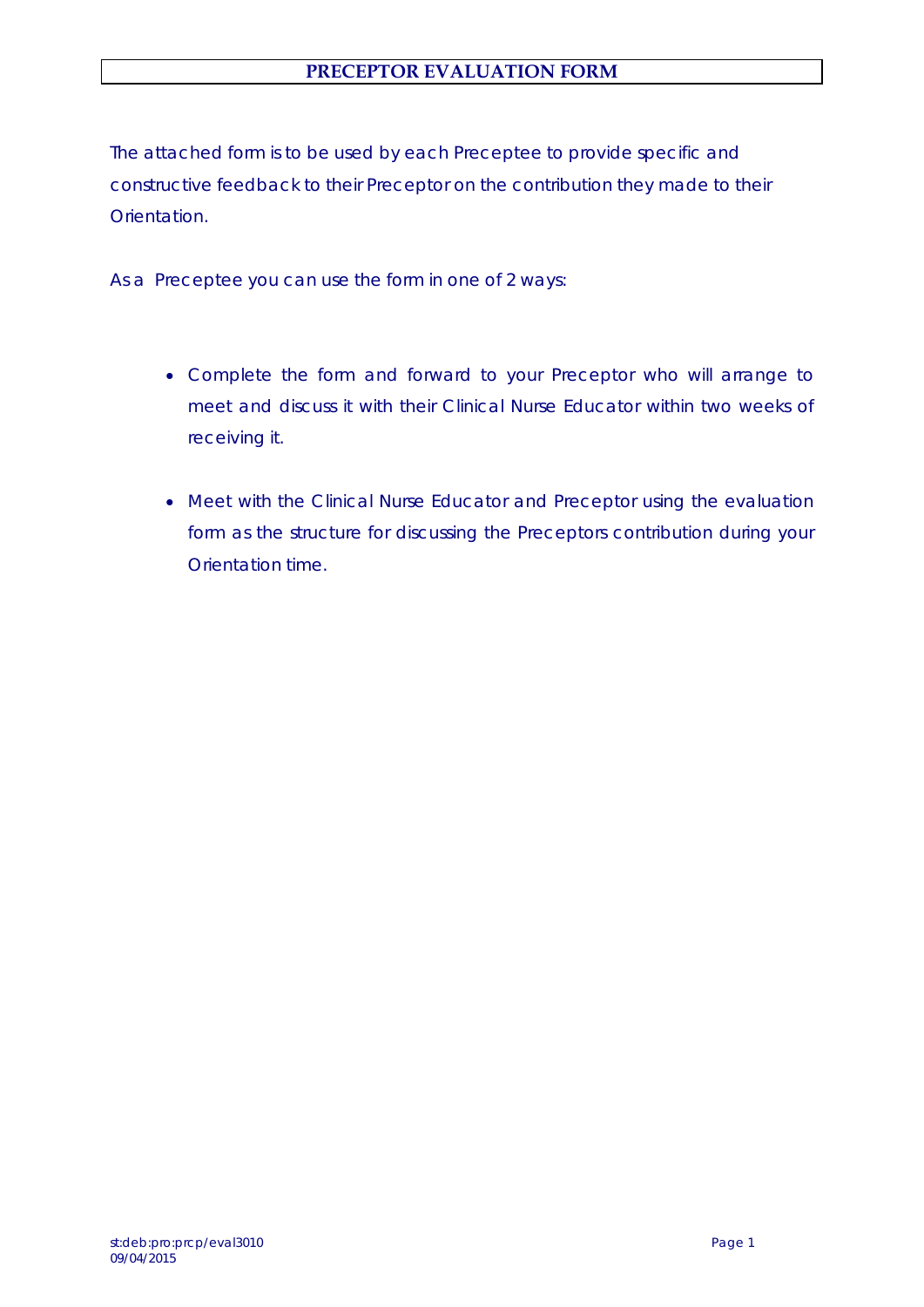## **Preceptor Evaluation**

Preceptor **CONFIDENT** Date

Please use this form to provide specific and constructive feedback to your Preceptor on their contribution to your orientation time.

## **How did your Preceptor:**

## *1. Make you feel welcome, eg:*

- socilaisation
- feel part of the team
- ensure you knew what was expected of you

- 2. Provide effective teaching and learning opportunities, eg:
	- independant decision making
	- recognition of prior learning
	- clear explanations
	- accessing resources